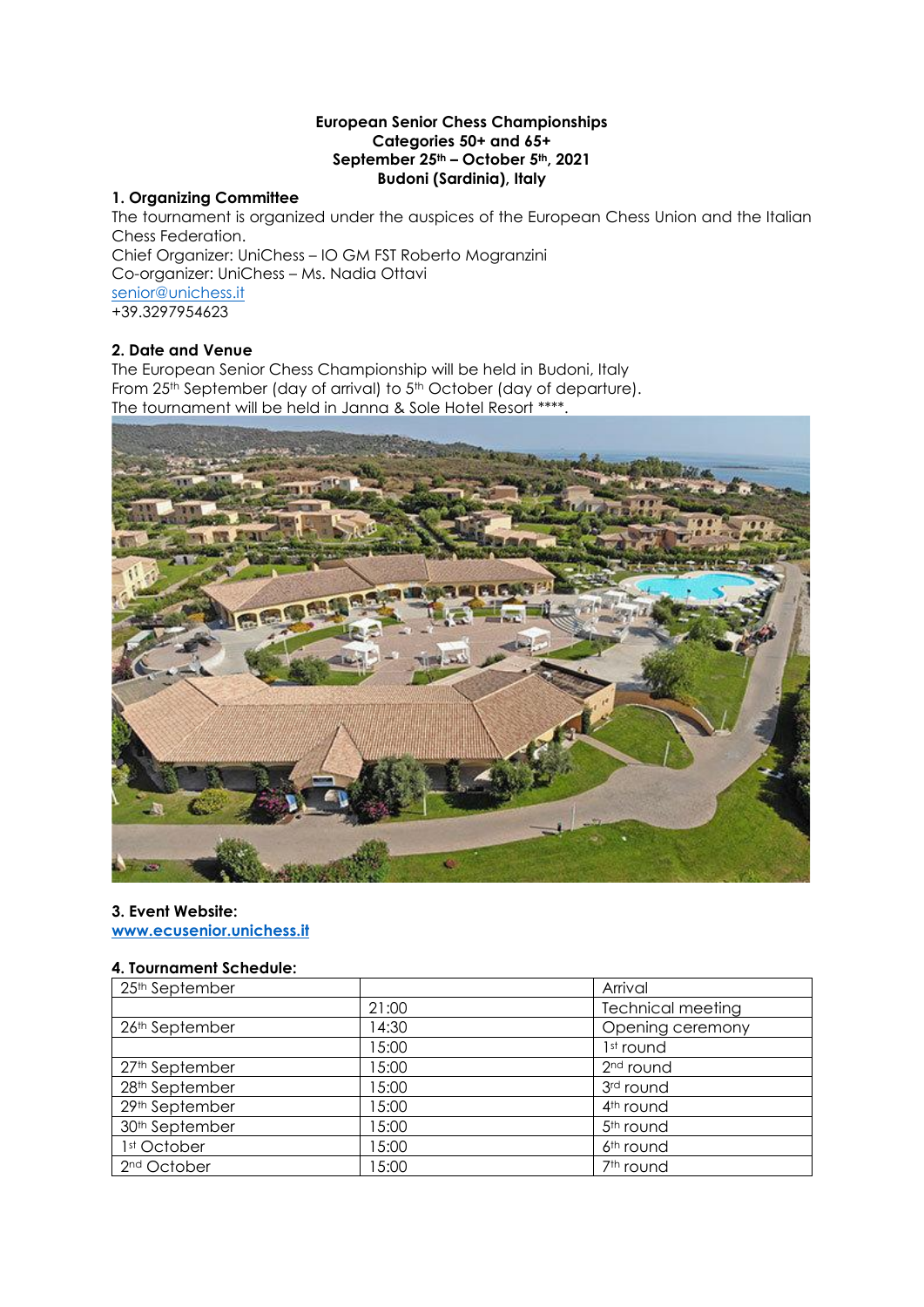| 3rd October             | 5:00  | 8 <sup>th</sup> round |
|-------------------------|-------|-----------------------|
| 4 <sup>th</sup> October | 09:30 | 9 <sup>th</sup> round |
|                         | 16:00 | Closing ceremony      |
| 5 <sup>th</sup> October |       | Departures            |

After consultation with ECU and the organizers, the Chief Arbiter can make changes in the above tournament schedule. Such changes will be announced in due time.

### **5. Participation:**

5.1 The European Senior Chess Championship is open to all players representing ECU Chess Federations who have been born in the year 1971 or earlier, regardless of their title or rating. There is also no limit in the number of participants per federation. Applications have to be sent by the National federations or to be approved by the National federations.

5.2 In accordance with the ECU tournament rule the Championship will be played in two categories: one for those who shall have reached the age of 50 (category SENIOR 50+), and one for those who shall have reached the age of 65 (category SENIOR 65+).

5.3 Players who have reached the age of 65 by the 31st December 2021 are allowed to participate in the category SENIOR 50+ if they request it. In each age category an Open and a Women's competition is organized. There is also no limit of participants per federation.

## **6. System and rate of play:**

6.1 The championship is based on Swiss system in accordance with the ECU Tournament Rules and FIDE Rules of Chess. The playing time will be 90 minutes for 40 moves plus 30 minutes for the rest of the game with an increment of 30 seconds per move, starting from move one.

6.2 Women tournament will be played separately. If in total the women participants are less than nine they will play in the Open tournaments with separate prizes.

6.3 Default time at the start of all rounds will be 15 minutes.

### **7. Ranking & Tie-Break System:**

The order of players that finish with the same number of points shall be determined by application of the following tie-breaking procedures in sequence, proceeding from (a) to (b) to (c) to (d) to (e) the extent required: (a) Results of direct encounters between the tied players - If all the tied players have met each other, the sum of points from these encounters is used. The player with the highest score is ranked number 1 and so on. If some but not all have played each other, the player with a score that could not be equaled by any other player (if all such games had been played) is ranked number 1 and so on., (b) Buchholz Cut 1, (c) Buchholz, (d) The greater number of games played with black, (e) The greater number of wins. In the case of unplayed games, for the calculation of tiebreak criteria the current FIDE Competition Rules shall be applied.

### **8. Appeals:**

Protests, including protests against decisions of the Chief Arbiter or his assistants, or the Tournament Director, must be submitted in written form to the Chairman of the appeals committee within one hour after completion of the respective game. The protest must be accompanied with the sum of 200 EUR, as a deposit from the signatory. The deposit must be handed to the Chairman of the appeals committee. If the appeal is granted, the sum shall be returned immediately. If the appeal is refused, the deposit is forfeited to the European Chess Union. The decisions of the Appeals Committee are final.

### **9. Officials**

Tournament Director GM IO FST Roberto Mogranzini. Organizing committee responsible: Ms. Nadia Ottavi The Chief Arbiter's and Chairman of the Appeals Committee's names will be announced not later than September 1st, 2021.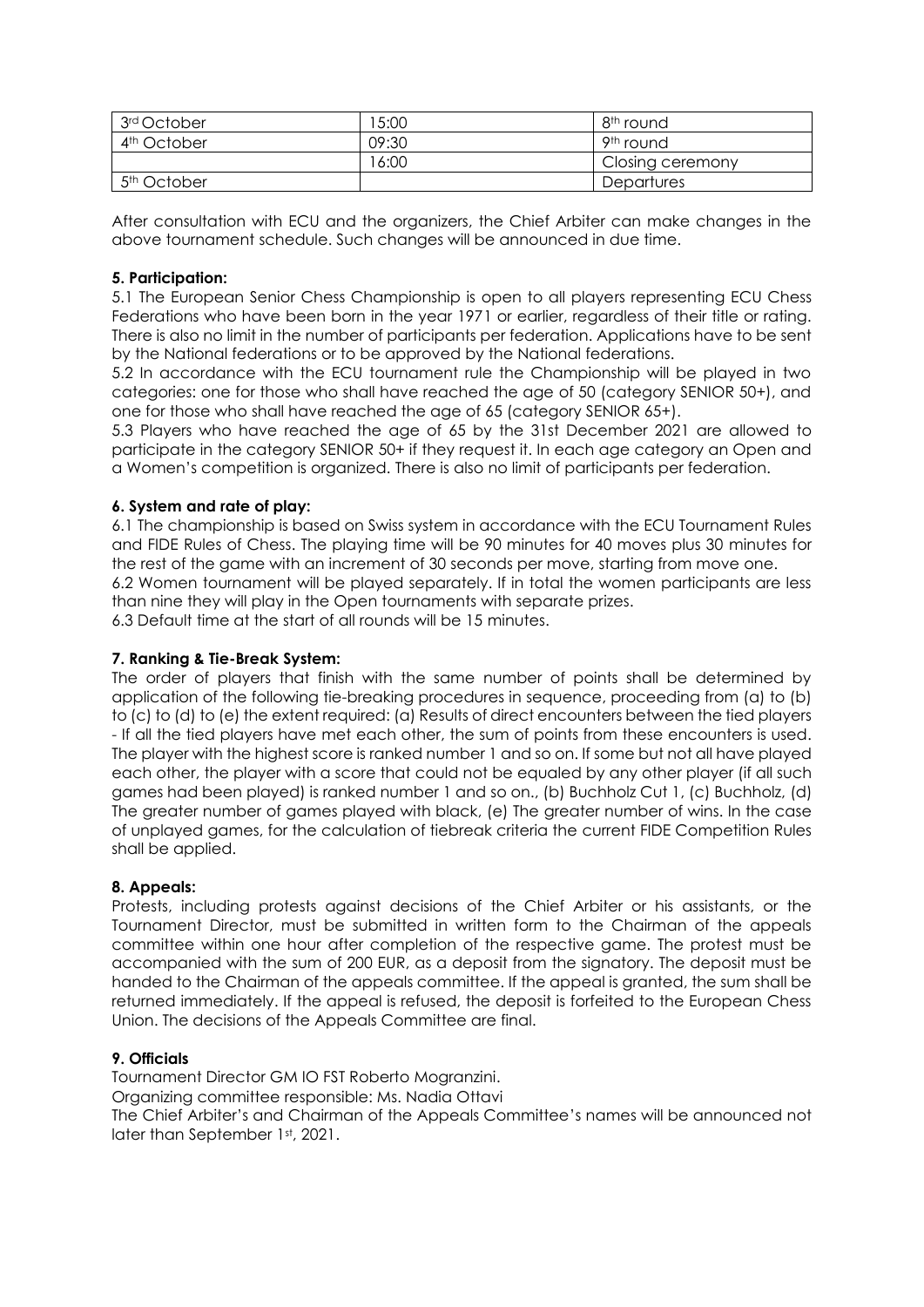## **10. Prizes:**

10.1 The winner of the European Senior Chess Championship 50+ receives the title "European Senior Chess Champion 2020 50+".

The winner of the European Senior Chess Championship 65+ receives the title "European Senior Chess Champion 2020 65+".

The winner of the European Senior Women Chess Championship 50+ receives the title "European Senior Women Chess Champion 2020 50+".

The winner of the European Senior Women Chess Championship 65+ receives the title "European Senior Women Chess Champion 2020 65+".

10.2 Money prizes

Total Prize fund: 8000 EUR

A player can get one prize only. According to the ECU Tournament Rules and regulations, the money prizes will be equally shared among the players with the same score. If one of the prize winners is absent during the closing ceremony, then: his/her money prize will be reduced by 20 % with a minimum of 100 €. Any other prize (medal, trophy) will not be awarded as long as a penalty of 100€ has not been paid. The money will be forfeited to ECU.

The first 3 places in each category will be awarded with cups and medals.

The prize fund may be reduced, in accordance with the European Chess Union in case of fewer than 100 participants, to 6.500,00 euros and to 5.000,00 in case of fewer than 50.

### **11. Qualifications to World Senior Championships:**

According to FIDE Handbook D.04.03, the top 3 players from each category of the European Senior Championship 2020 are qualified with personal rights (free board and lodging) to the World Senior Championship 2022 or 2023 according to FIDE decisions.

Any change of these regulations is a FIDE matter.

### **12. Accommodation packages in the official hotel:**

All packages in Janna & Sole Hotel Resort \*\*\*\* will include the accommodation starting from dinner on September 25<sup>th</sup> to breakfast on October 5<sup>th\*</sup>:

|             | Full board                   | Half board          | Bed & breakfast     |
|-------------|------------------------------|---------------------|---------------------|
| Double room | 780,00 $\epsilon$ per person | 580,00 € per person | 380,00 € per person |
| Single room | 1000.00 €                    | 800.00 €            | 600.00 €            |



Full board accommodation includes: three meals a day (breakfast, lunch and dinner) and soft drinks during the meals.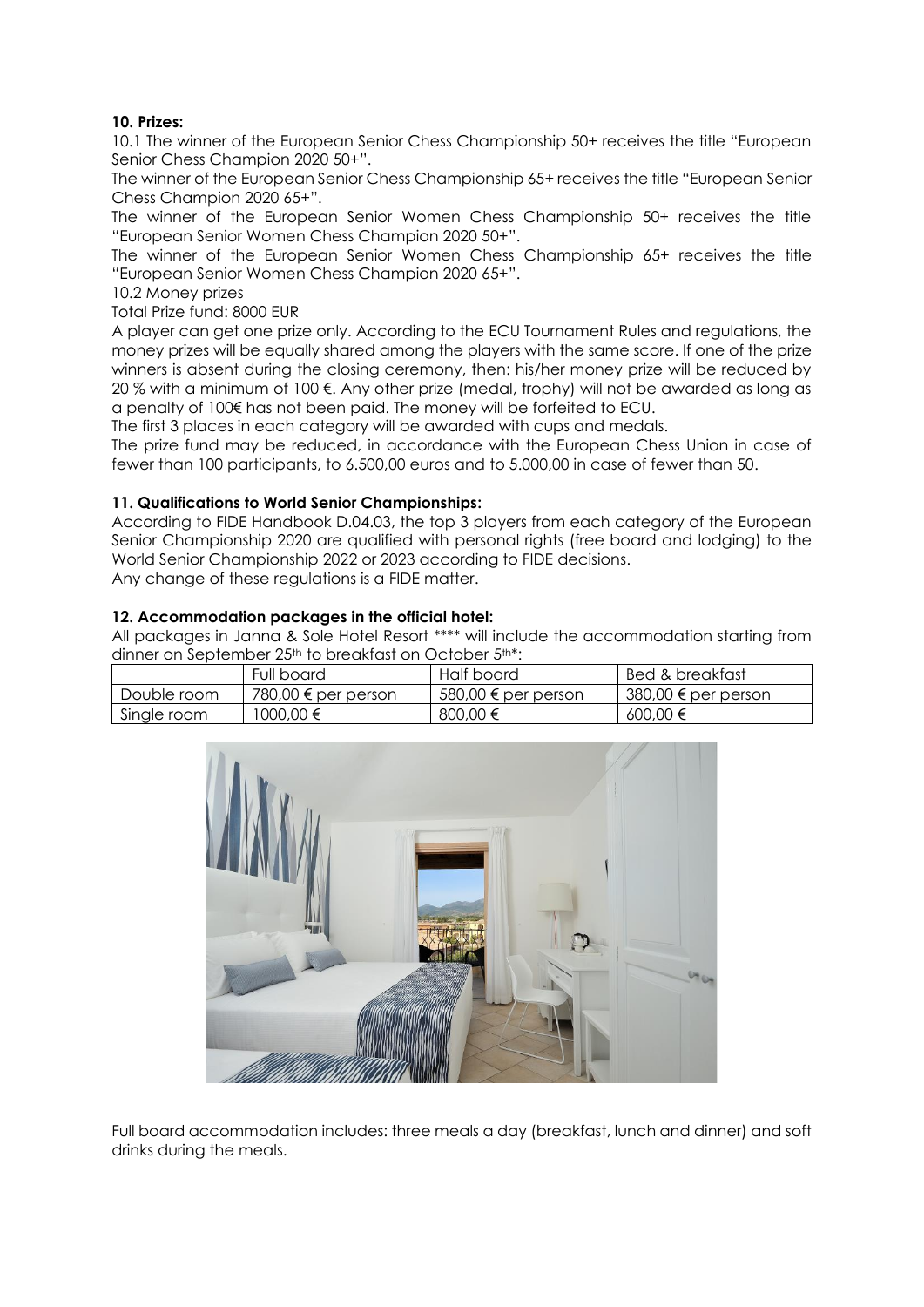Half board accommodation includes: two meals a day (breakfast and dinner) and soft drinks during the meals.

Bed & breakfast accommodation includes: only breakfast.

The 286 rooms are located in a wide green area well balanced with the local panorama within the terraced houses of one or two levels, each with independent entrances, balcony or terrace; all of them are comfortable and bright, tastefully decorated in the local style and offer air-conditioning, satellite TV, a safety deposit box, private bathrooms with shower and hairdryer.

Free wi-fi is assured in every area of the Janna & Sole Hotel Resort \*\*\*\*.

Rooms will be booked after a deposit payment of 30% of total amount (free of bank charges) is paid to:

EMMEDI SPORT ASD Via Masala, 2 09013 Carbonia Cod. Fiscale: 90043600924 IBAN: IT64 O030 6909 6061 0000 0178 580 Deposit fees must be paid by August 10. The receipt of the deposit payment must also be sent via email to the Organizers. The remaining balance shall be paid by September 20.

### **13. Registration deadline:**

Applications must be sent by September 5<sup>th</sup> by email to: senior@unichess.it All entries shall be confirmed by the Tournament Director and the entry fee for each player is set to 70,00 EUR (including ECU 20,00 EUR fee) to be paid by bank transfer (free of bank charges) by each National Federation willing to send participants.

The above-mentioned fees must be paid by September 5<sup>th</sup> to: UniChess SSDRL Via Dottori,90 06129 Perugia VAT ID: 03649350547 IBAN: IT46X0344038420000000175200

The payment receipt must also be sent via email to the Organizers along with the application by each National Federation.

#### **14.Visa:**

The OC will provide full support for players and accompanying people needing to apply for VISA in order to come to Italy.

All players and accompanying people in such need before applying for VISA must get in contact with the OC.

#### **15.Flights / Transportation:**

Olbia airport is very easy to reach and it is well connected with most of European major cities, which means that most people won't need to book expensive flights.

The OC will provide free transfers from/to Olbia airport; while other airport will be served upon request and prices may vary depending on the number of people requesting the service.

Organizers can provide private transportation with taxi in any other date, with an additional cost.

#### **16. Event regulations:**

The event is organized in full compliance with the Italian Chess Federation protocols regarding the limitations related to COVID-19. More generally the participation may be subject to possible new Government decisions that will be promptly announced in the official website under the section "COVID-19".